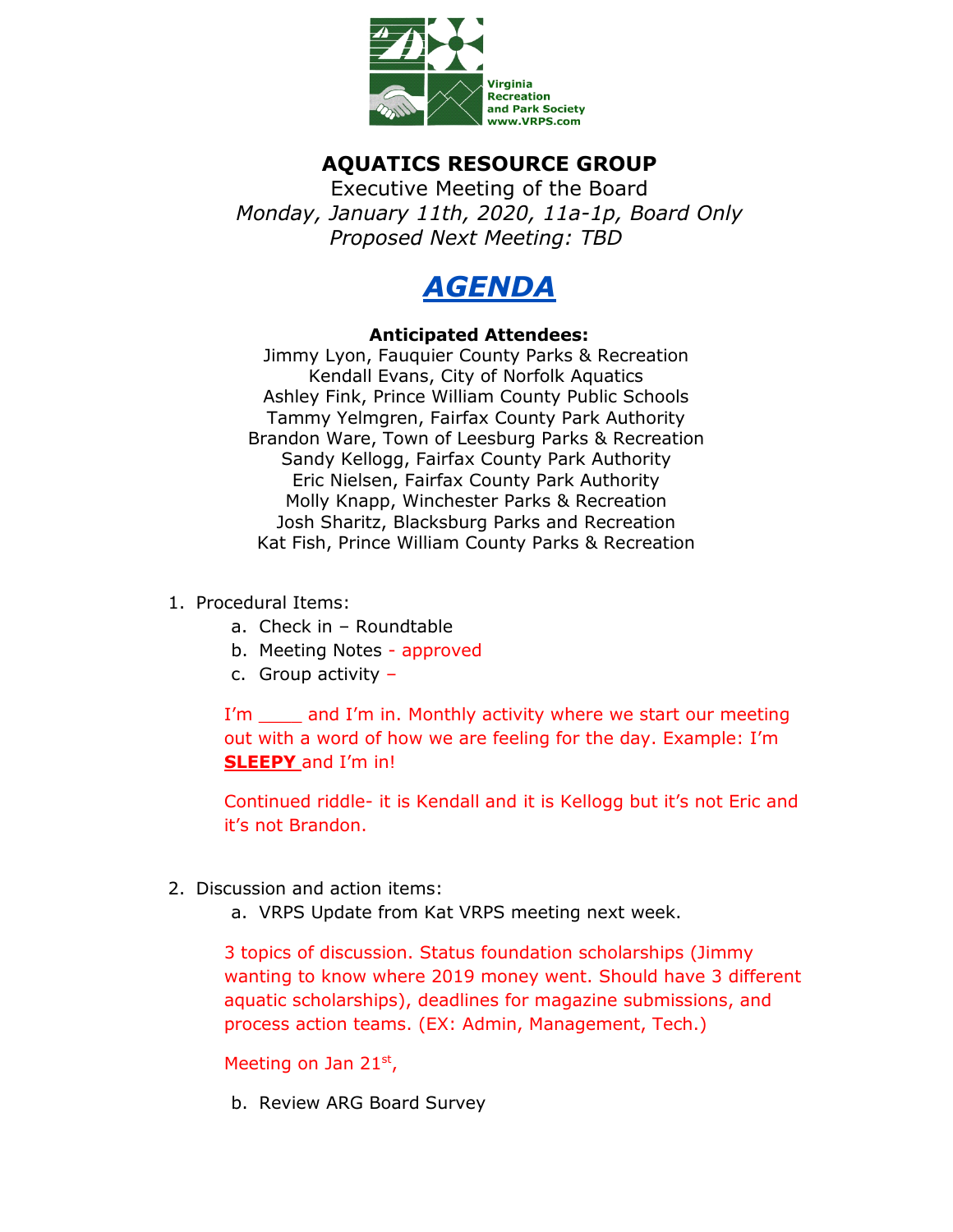- c. Review Expectations Future meetings to be help second Thursday of the month from 1-3pm. (can re-visit when not during COVID) Responding to emails, shoot for 1-2 days but 1- 3 days will work. For workshop we should have 2-3 board members for virtual workshops and 3-4 for in-person workshops
- d. Review Bylaws
	- i. Need to add past chair
	- ii. Chair takes on treasurer role (NSA)- we can remove it or give those responsibilities to someone else. Ashley thinks we should leave it and have chair take on those responsibilities.
	- iii. Article V, section 4, keep it so that if anyone needs to leave the board, we can fill the seat.
	- iv. Article VI, Section 2- undecided on whether we should do 2 or 3 year terms.
	- v. Article VI, section 3- undecided on how many consecutive terms people can serve.
	- vi. Article VI, section 6- chair elect or communications officer to do website and Facebook? Should we get a Twitter?
	- vii. No changes in VII and VIII
	- viii. No changes in IX
	- ix. Table Article X, section 2- how many meetings (board and executive) per year.
- e. Work Plan-Tabled to next meeting
- f. Plan out the year- Ashley will send out blank work plan and example work plan. The email will also include some survey responses.
	- i. When will we hold a seminar? Possibly April
	- ii. Goal one or two Tabled to next meeting
	- iii. Bring in an outside speaker or use an internal?
- 3. Board members
	- a. Professional Development Email with be sent
		- i. Brainstorm some speakers and have some information prepared for next meeting
	- b. Communications- Email will be sent
		- i. Train in constant contact
		- ii. Plan for one constant contact to go out at the end of the month
		- iii. Twitter/Facebook